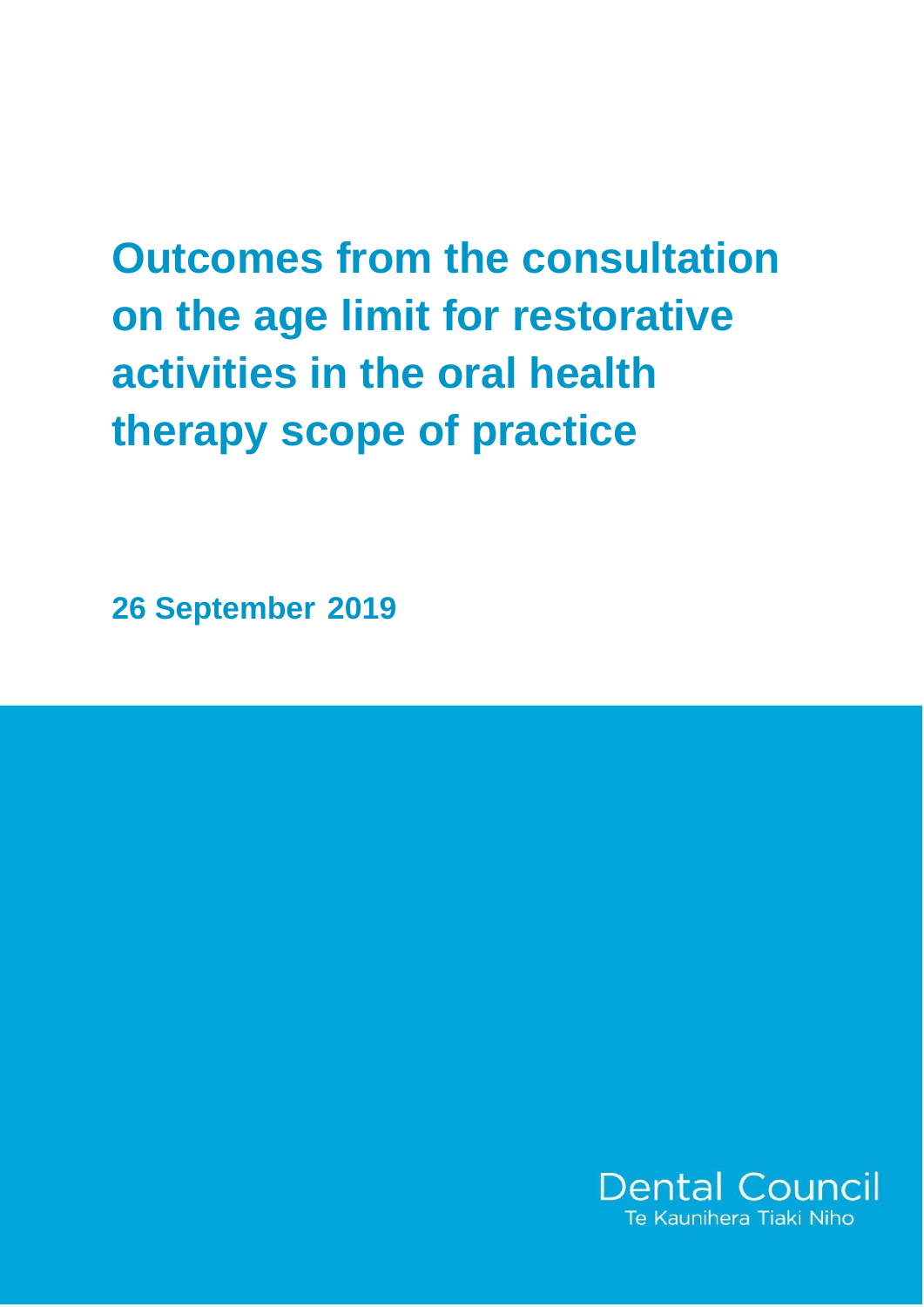# **Contents**

| Appendix 1: Guidance for the consultative professional relationship between an oral health therapist |
|------------------------------------------------------------------------------------------------------|
|                                                                                                      |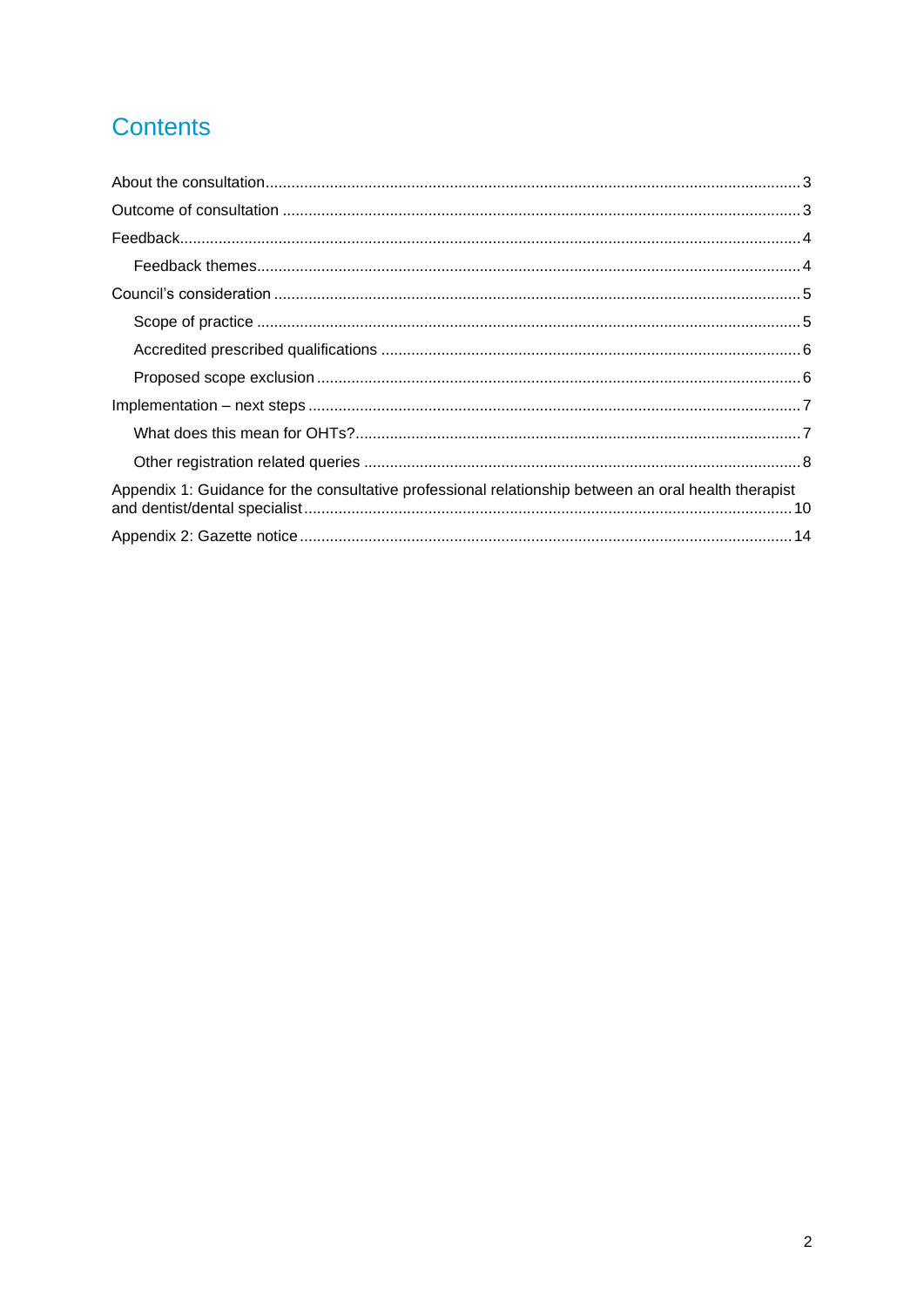# <span id="page-2-0"></span>About the consultation

On 21 February 2019, Council issued a [consultation document](https://www.dcnz.org.nz/assets/Uploads/Consultations/2019/Consultation-age-limit-restorative-treatment-OHT.pdf) [s](https://www.dcnz.org.nz/assets/Uploads/Consultations/2019/Consultation-age-limit-restorative-treatment-OHT.pdf)eeking feedback from practitioners and stakeholders about its proposal to remove the 18-year age limit for restorative activities from the oral health therapy (OHT) scope of practice.

The consultation closed on 18 April 2019 but was extended for a further week from 7 to 14 May 2019 to allow people who had inadvertently used the wrong survey link to resubmit their feedback.

Council received a record number of 737 submissions from a range of stakeholders about the proposal. Just over half the submissions received supported the proposal.

Council thoroughly reviewed all the information and views put forward. We thank everyone who provided feedback and shared their views.

# <span id="page-2-1"></span>Outcome of consultation

After carefully considering all the submissions received, Council has decided to proceed with the proposal to remove the 18-year age limit for restorative activities from the OHT scope of practice. The updated OHT scope of practice will **come into effect on 1 November 2019**.

Council extensively discussed and analysed the feedback both in favour and against the proposal before reaching its final decision.

Council is satisfied that potential clinical risks from allowing OHTs to perform restorative activities for adult patients will be sufficiently minimised by:

- practitioners understanding their clinical capabilities and boundaries
- appropriate education and clinical experience to ensure OHTs practise competently and safely
- OHTs meeting their ethical, professional and legal obligations under the Standards Framework
- established and effective consultative professional relationships between OHTs and dentists/dental specialists.

Council concluded that performing simple restorative care **within the OHT scope of practice** will not pose greater clinical risks to patients from the risks associated with OHTs already performing periodontal treatment on adults. Removing the 18-year age limit for restorative activities from the OHT scope of practice does not extend the range of activities OHTs can perform, it just changes the age range for their restorative patients.

Consequently, Council determined it would not impose direct clinical supervision or clinical guidance/oversight for OHTs performing restorative treatment on adults. OHTs will continue to practise within a consultative professional relationship with a dentist or dental specialist. In reaching its decision, Council emphasised the importance of an effective consultative professional relationship between each OHT and a dentist/dental specialist as an essential safeguard.

Accordingly, Council has also reviewed the guidance document on the consultative professional relationship between dentists/dentist specialists and OHTs to ensure it remains fit for purpose with the amended OHT scope of practice.

A minor amendment, marked-up in Appendix 2, has been made to satisfy Council that patients will remain safe, receive appropriate care and can make informed decisions about their treatment options. A further administrative update is also shown in the guidance.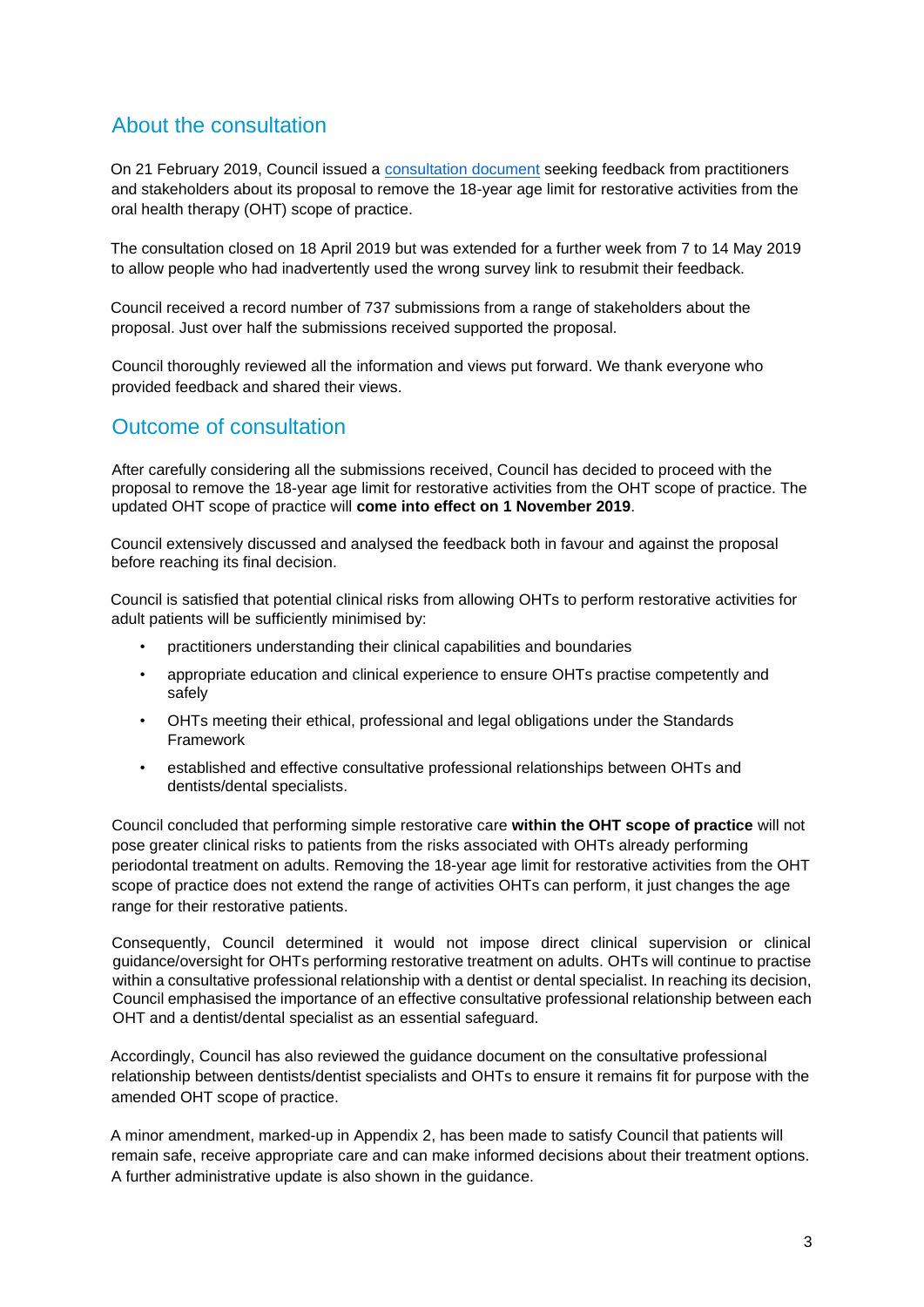The *Implementation – next steps* section of this document (from page 7) sets out more information specifically for OHTs and what the outcome to this consultation means for them in practice.

From 1 November 2019, OHTs will have the exclusion – Restorative treatment on patients 18 years and older – placed on their scope of practice registration. This exclusion will remain on their registration until such time as they complete the further training required to perform restorative treatment on patients over the age of 18. OHTs should note that until this exclusion has been removed from your scope that you cannot provide restorative treatment to patients 18 years or older.

# <span id="page-3-0"></span>Feedback

Council received submissions from a range of stakeholders including individuals who identified themselves as students, overseas practitioners, and patients or consumers.

### <span id="page-3-1"></span>Feedback themes

The main themes from the feedback supporting the proposal to remove the 18-year age limit for restorative activities from the OHT scope of practice were:

- OHTs already treat adults when performing dental hygiene-related activities
- undergraduate training equips OHTs with the fundamental base knowledge, experience and skills for them to provide basic restorative care to adult patients following some further training
- removing the age limit will improve access to more affordable restorative treatment, especially for lower-income and other vulnerable groups.

The main themes from the feedback disagreeing the proposal were:

- concern about the potential financial and workforce impacts given that meeting the oral health needs of young New Zealanders is already under significant pressure
- the greatest long-term impact on the population's oral and general health will come from focussing OHTs on preventive and restorative care for younger patients
- the inability of current oral health training to provide graduates with the necessary knowledge, skills and experience to provide safe and appropriate quality restorative treatment to adult patients
- a possible adverse effect on low-income and vulnerable groups who usually have complex medical and dental histories, requiring treatment outside of the OHT scope of practice
- the need for improved clinical supervision by a dentist/dental specialist to limit the risks to patients if the proposal is accepted
- submitters queried whether the proposal would result in lower treatment costs to patients and suggested it may increase risks of compromised patient care due to commercial pressure on OHTs
- <span id="page-3-2"></span>• concern about patients' perception of multi-tier care provided by "lesser-qualified" practitioners and a potential increase in healthcare inequality.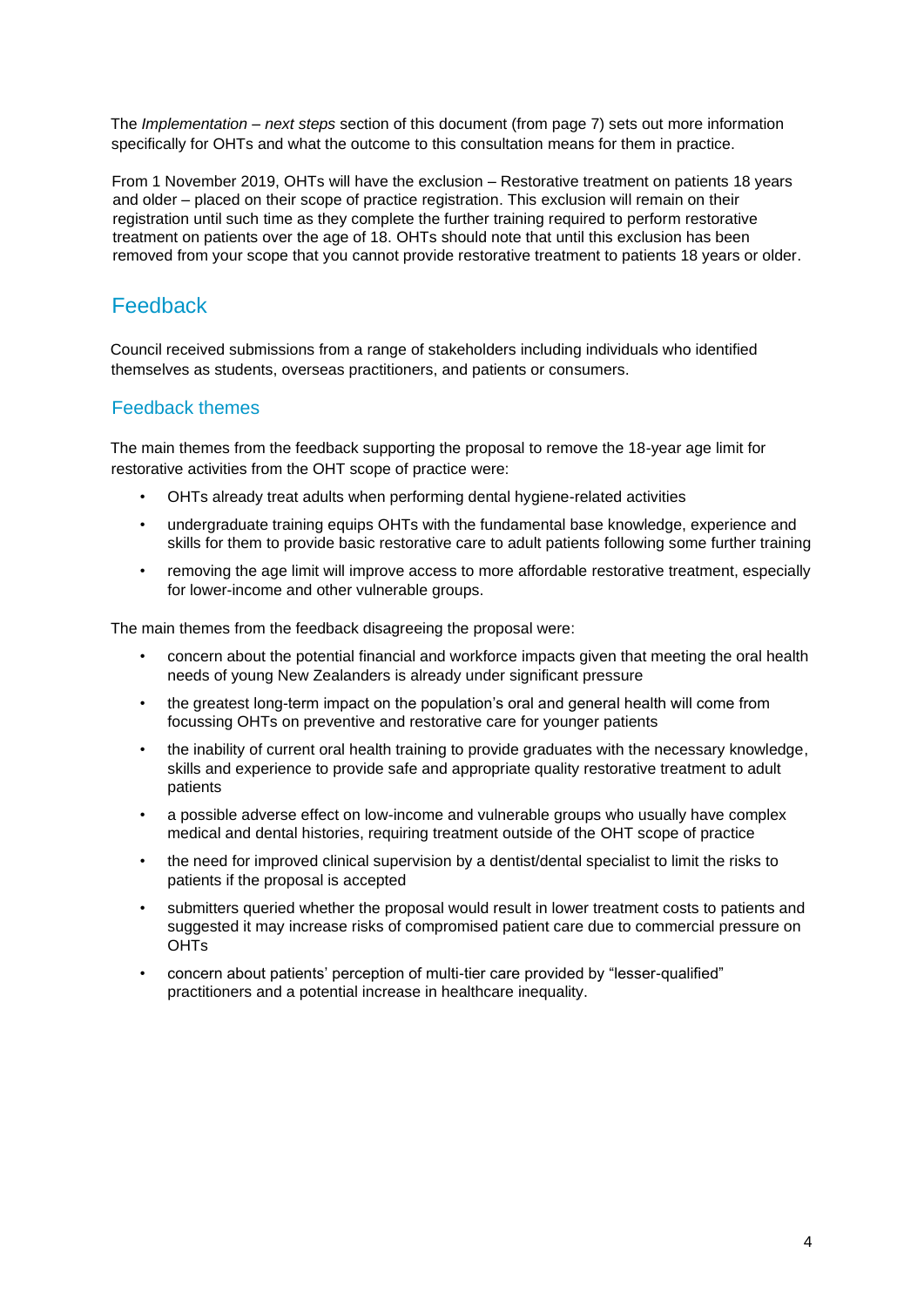# Council's consideration

Council carefully considered and discussed the key themes and concerns from the feedback, and the range of views from submitters in reaching its decision to accept the consultation proposal.

Throughout its discussions, Council referred to its statutory functions described in section 118 of the Health Practitioners Competence Assurance Act 2003 (the Act) and its obligations to:

- ensure the OHT scope of practice was fit for purpose
- consider the risk of harm to public safety if the age restriction of the OHT scope was removed, and whether safeguards already in place are sufficient to minimise any potential risk to patients
- ensure that it does not place unnecessary regulatory barriers on practitioners or patient care
- promote and facilitate interdisciplinary provision of care.

### <span id="page-4-0"></span>Scope of practice

Overall, Council decided that removing the 18-year age limit on performing the restorative activities from the OHT scope of practice would not increase risks to patient safety.

Council emphasised that its decision to remove the age limit from the OHT scope of practice does not broaden the OHT scope or activities. Rather, the effect of this decision is to broaden the patient pool on which restorative care can be provided once OHTs have completed the programmes to attain the necessary competencies. The activities OHTs can currently perform remain the same.

Council's decision to remove the 18-year age limit on restorative activities from the OHT scope of practice is based on the following:

- the OHT scope of practice clearly states that OHTs are required to practise as part of the dental team and have a consultative professional relationship with a dentist or dental specialist
- Council encourages a greater dental team approach to care and believes accepting the proposal will give practitioners an opportunity to strengthen and foster inter-disciplinary care
- OHTs must meet their professional and ethical obligations under Council's Standards Framework to treat patients within their scope and capabilities, and seek clinical advice or refer to another practitioner when practising outside their approved training and competence
- OHTs already see dental and medically complex adult patients while performing periodontal treatment and have been trained with the skills required to examine, plan and deliver treatment to these patients within their scope, competence and experience; or refer when outside of their capabilities
- accredited OHT education programmes deliver graduates with appropriate education and clinical experience to understand their clinical boundaries and practise competently and safely
- Council did not want to create unnecessary regulatory barriers for the oral health profession and considered the current age limit on restorative care for OHTs to be a barrier for educational developments and inconsistent with international trends
- Council was not presented with evidence to support the arguments that the proposal would impact – either positively or negatively – on oral health care costs or access to treatment for patients. However, Council noted costs and access to oral health treatment is beyond its ambit of regulation
- the Ministry of Health supported the proposal to amend the OHT scope of practice and did not raise any concerns about potential workforce issues that would negatively impact the delivery of oral health services to the public.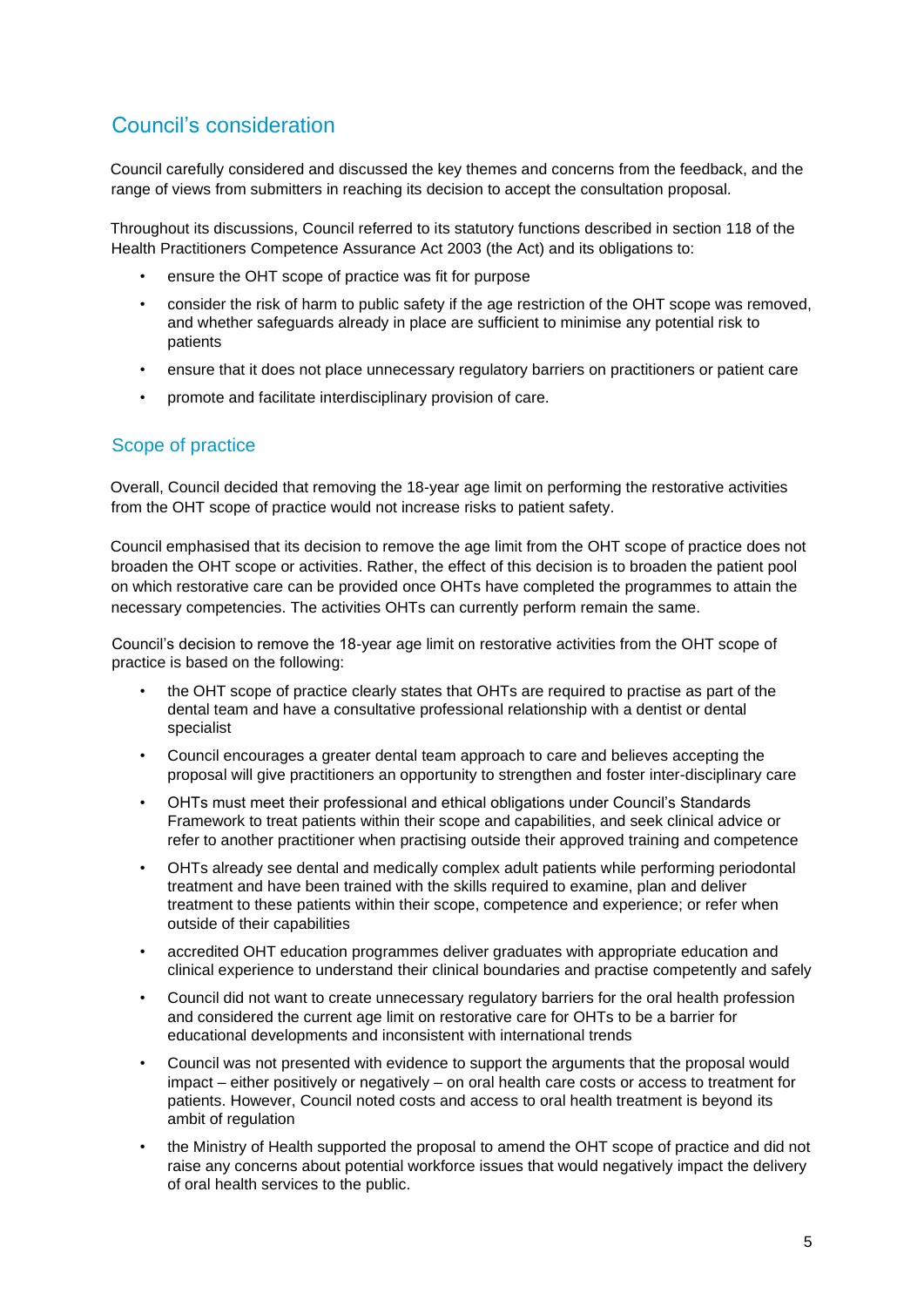The Gazette notice for the updated oral health therapy scope of practice is included as Appendix 1.

Council noted that while the OHT scope of practice and activities are clearly defined, a team approach achieved by an effective consultative professional relationship between OHTs and dentists/dental specialists is essential to ensure patient safety and appropriate care.

Council carefully considered the supervision requirements of the OHT scope and reviewed the guidance document on the consultative professional relationship between dentists/dentist specialists and OHTs to ensure it remains fit for purpose with the amended OHT scope of practice. Council has made a minor amendment to the guidance document to further clarify practitioners' responsibilities as shown in Appendix 2. A minor update to remove the reference to radiation source licensing was made to reflect the changes in the Radiation Safety Act 2016.

### <span id="page-5-0"></span>Accredited prescribed qualifications

Currently, there are no courses available in New Zealand to provide oral health graduates with the education and training to provide restorative care for adult patients. Submitters did not raise any objection to the need for New Zealand or overseas adult restorative courses to be accredited.

Council noted submitters' concerns about the lack of course details and suggestions about appropriate admission criteria for these courses.

The objective of any training programme would be for OHTs to be able to perform simple restorative treatment on adult patients within their scope of practice, education and capabilities; and refer when required. By removing the 18-year limit on restorative activities Council removes any regulatory barriers for educational providers to develop the necessary courses for OHTs to attain these competencies.

Council's responsibility is to ensure adult restorative education programmes it accredits deliver graduates who can perform restorative activities competently and safely on adult patients within the OHT scope.

## <span id="page-5-1"></span>Proposed scope exclusion

Limited feedback was received on the proposed exclusion on OHTs scopes of practice; and those who responded supported the proposed exclusion.

Council decided to proceed with the proposal to place the exclusion – *Restorative treatment on patients 18 years and older* – on OHTs scopes of practice effective from 1 November 2019. This exclusion will remain until an OHT completes an accredited adult restorative programme to attain the necessary competencies.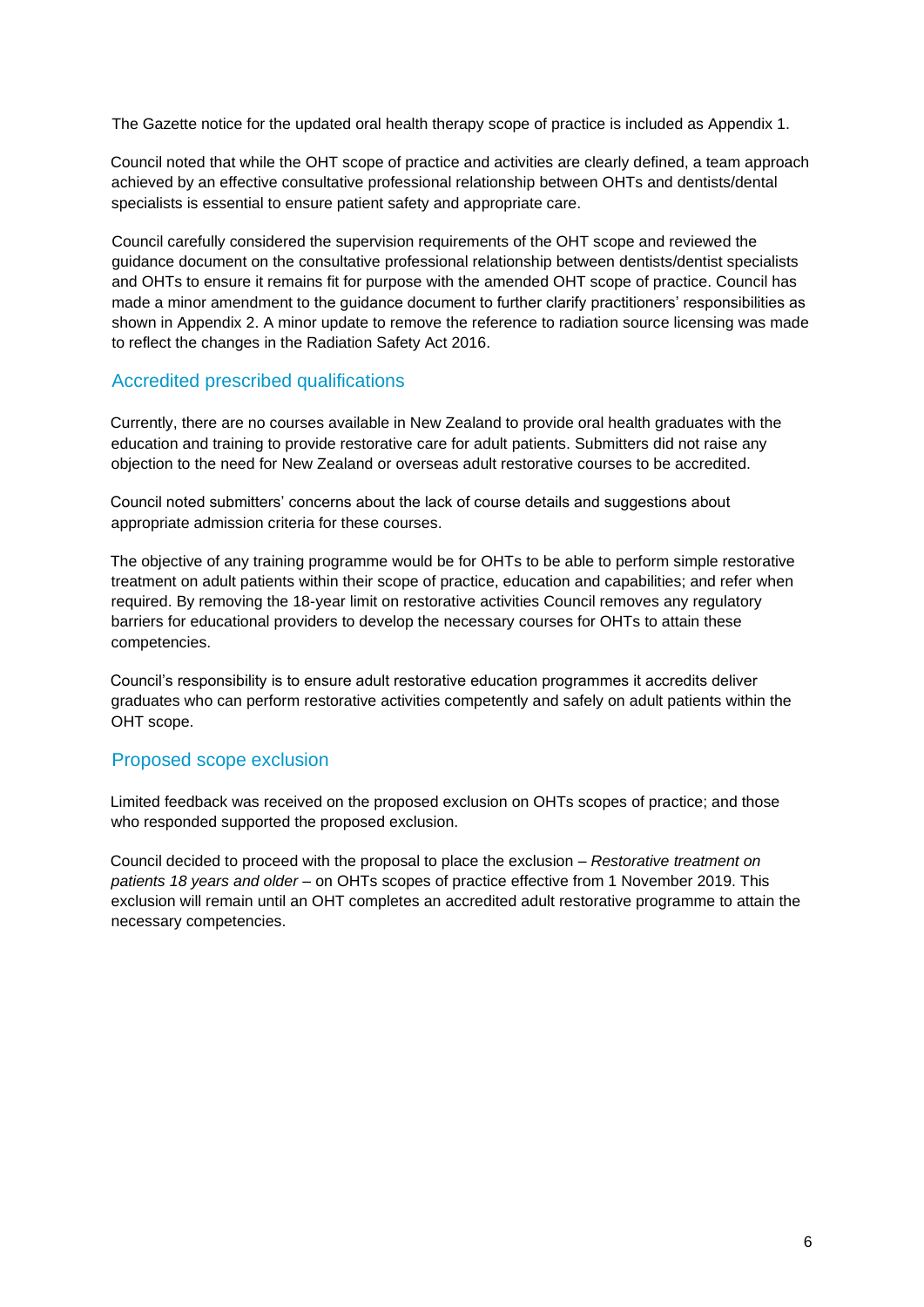# <span id="page-6-0"></span>Implementation – next steps

#### <span id="page-6-1"></span>What does this mean for OHTs?

OHTs will continue to perform the same clinical activities within their scope of practice, until they can satisfy Council that they have completed appropriate education to remove the exclusion from their scope of practice.

Registered OHTs will continue to be registered in the OHT scope of practice, meet the consultative professional relationship obligations and the ethical and legal responsibilities under the Standards Framework.

Once the exclusion – *Restorative treatment on patients 18 years and older* – has been placed on their scope of practice, OHTs will receive a new APC by email and a new registration certificate by mail. We expect these will be sent by mid-November 2019.

OHTs who graduate or are registered after 1 November 2019 will have the exclusion – *Restorative treatment on patients 18 years and older* – placed on their scope of practice at registration.

In summary:

#### **1 November 2019**

OHTs perform same clinical activities within their scope of practice on the same patient group

Exclusion: **Restorative treatment on patients 18 years and older**, placed on their scopes of practice

OHT wanting to provide restorative care to patients of all ages completes an accredited adult restorative course

OHT applies with Council to have the exclusion removed

If exclusion removed, OHT can perform restorative activities **within their scope of practice** on patients of any age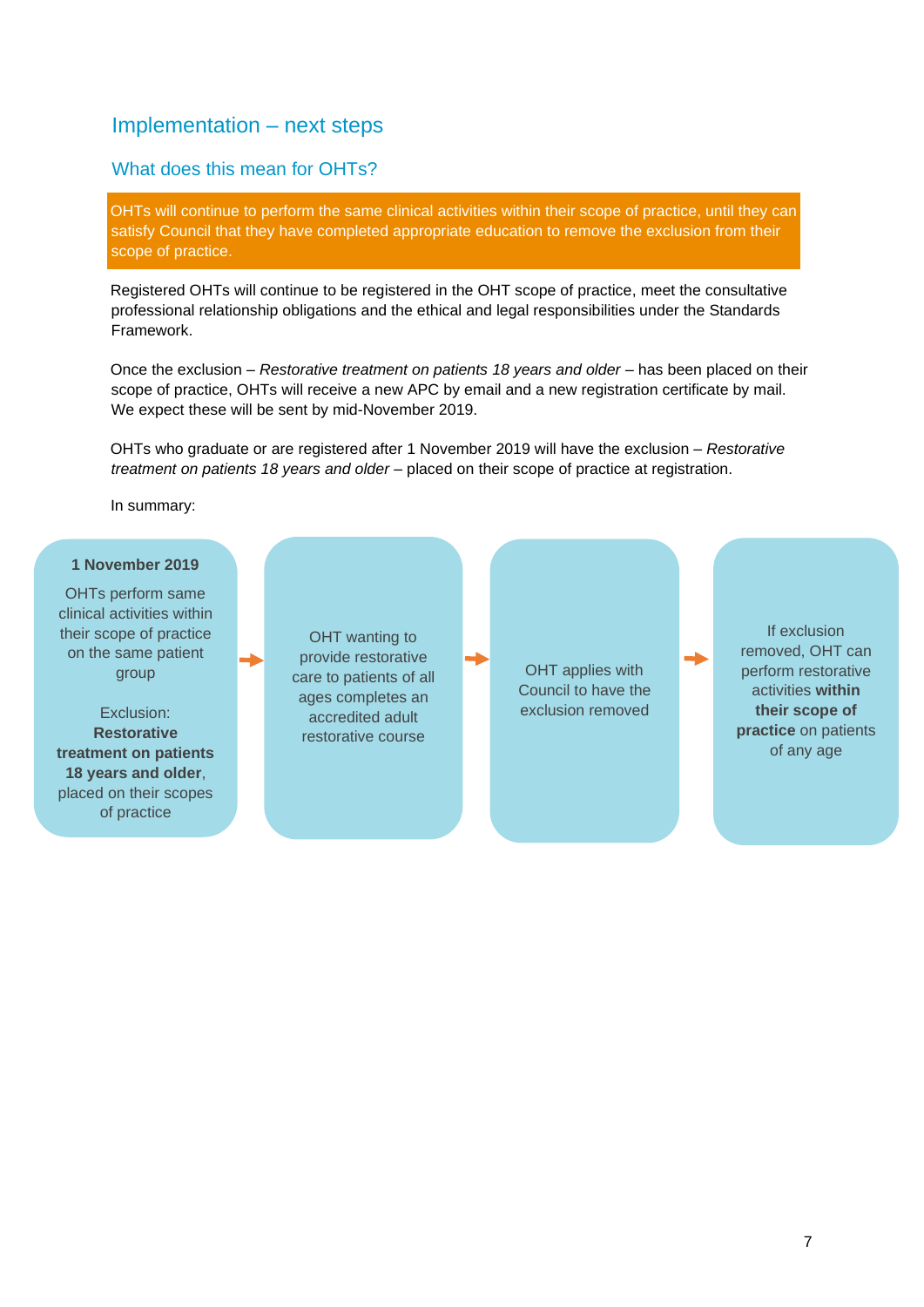## <span id="page-7-0"></span>Other registration related queries

#### **OHT registration applicants with Australian qualifications**

OHTs who have completed a qualification included in the table below after the date specified will not have an exclusion – *Restorative treatment on patients 18 years and older* – placed on their scope of practice. Please note that the [recency of practice principles](https://www.dcnz.org.nz/assets/Uploads/Policies/Recency-of-practice-policy.pdf) [a](https://www.dcnz.org.nz/assets/Uploads/Policies/Recency-of-practice-policy.pdf)pply.

| <b>Educational Institution</b>         | Qualification                                | Adult restorative component<br>introduced from - |
|----------------------------------------|----------------------------------------------|--------------------------------------------------|
| <b>Central Queensland University</b>   | Bachelor of Oral Health                      | 01 Jan 2016                                      |
| <b>Curtin University of Technology</b> | Bachelor of Science (Oral<br>Health Therapy) | 01 Jan 2016                                      |
| La Trobe University                    | Bachelor of Oral Health<br>Science           | 01 Jan 2019                                      |
| University of Newcastle                | Bachelor of Oral Health<br>Therapy           | 01 Jan 2018                                      |
| University of Sydney                   | Bachelor of Oral Health                      | 01 Jan 2018                                      |

OHTs with any other Australian oral health qualifications will have an exclusion placed on their scope of practice at registration.

#### **OHT registration applicants with other overseas qualifications**

Overseas trained practitioners who consider their education, training and experience equivalent to one of the OHT prescribed qualifications (listed at the end of this section) can apply for registration using the individual assessment pathway under section 15(2) of the Act.

If their education, training and experience includes an equivalent adult restorative component, then no exclusion will be placed on their scope of practice. If not, an exclusion – *Restorative treatment on patients 18 years and older* – will be applied to their scope of practice.

Section 15(2) applications are considered on an individual basis by a senior academic and Council. Further information on this process is available on Council's website:

[http://www.dcnz.org.nz/i-want-to-practise-in-new-zealand/assessment-of](http://www.dcnz.org.nz/i-want-to-practise-in-new-zealand/assessment-of-individual-qualificationstraining-and-experience/)[individualqualificationstraining-and-experience/.](http://www.dcnz.org.nz/i-want-to-practise-in-new-zealand/assessment-of-individual-qualificationstraining-and-experience/) 

This option does not apply for New Zealand obtained qualifications.

#### **As an OHT with an exclusion, how do I apply to get the exclusion removed?**

Currently, there are no Dental Council accredited programmes available in New Zealand to provide oral health graduates with the education and clinical experience to enable them to provide restorative care for adult patients.

To remove an exclusion from your oral health therapy scope of practice, you must undertake further training in adult restorative care, to the equivalent level of that offered in an accredited adult restorative course.

Some overseas qualifications include training in adult restorative treatment. If you can provide satisfactory evidence to us that you have received appropriate training, you can apply to have the exclusion removed from your scope of practice.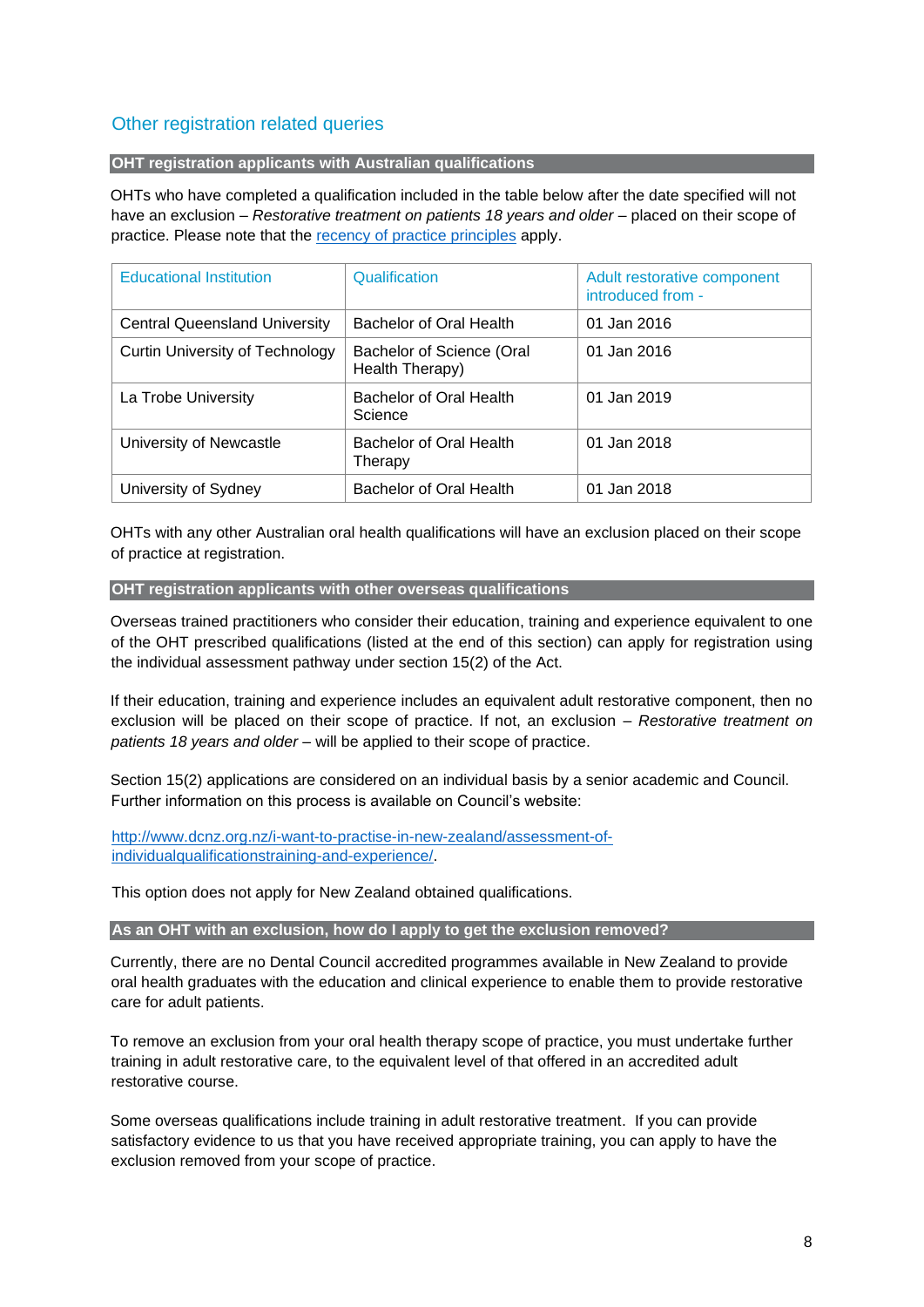Any assessment of a non-approved course will be considered on an individual basis by a senior academic against an accredited programme which includes the adult restorative treatment. The application and assessor report are then considered by Council.

#### **What does this decision mean for dental therapists?**

Council's decision to proceed with the proposal to remove the 18-year age limit for restorative activities from the OHT scope of practice **does not change the dental therapy or the adult care in dental therapy scope of practice**. There are no accredited courses for the adult care in dental therapy scope of practice, and the new adult restorative courses referenced in this consultation will only be considered for the OHT scope.

Prescribed qualifications for the scope of practice for oral health therapy

- 1. University of Otago Bachelor of Oral Health<sup>1</sup> and a Dental Council New Zealand accredited Adult restorative programme; or
- 2. Auckland University of Technology Bachelor of Health Science in Oral Health<sup>2</sup> and a Dental Council New Zealand accredited Adult restorative programme; or
- 3. New Zealand Oral Health Therapist Registration Examination and a Dental Council New Zealand accredited Adult restorative programme; or
- 4. Dental Board of Australia-approved programmes that allow graduates registration in the Oral Health Therapist Scope of Practice in Australia. For those Australian programmes where the adult restorative treatment is not accredited as part of the undergraduate programme, a Dental Council New Zealand accredited programme is required to remove the Adult restorative treatment exclusion.

<sup>1</sup> Qualification obtained since 2009 onwards

<sup>2</sup> Qualification obtained since 2008 onwards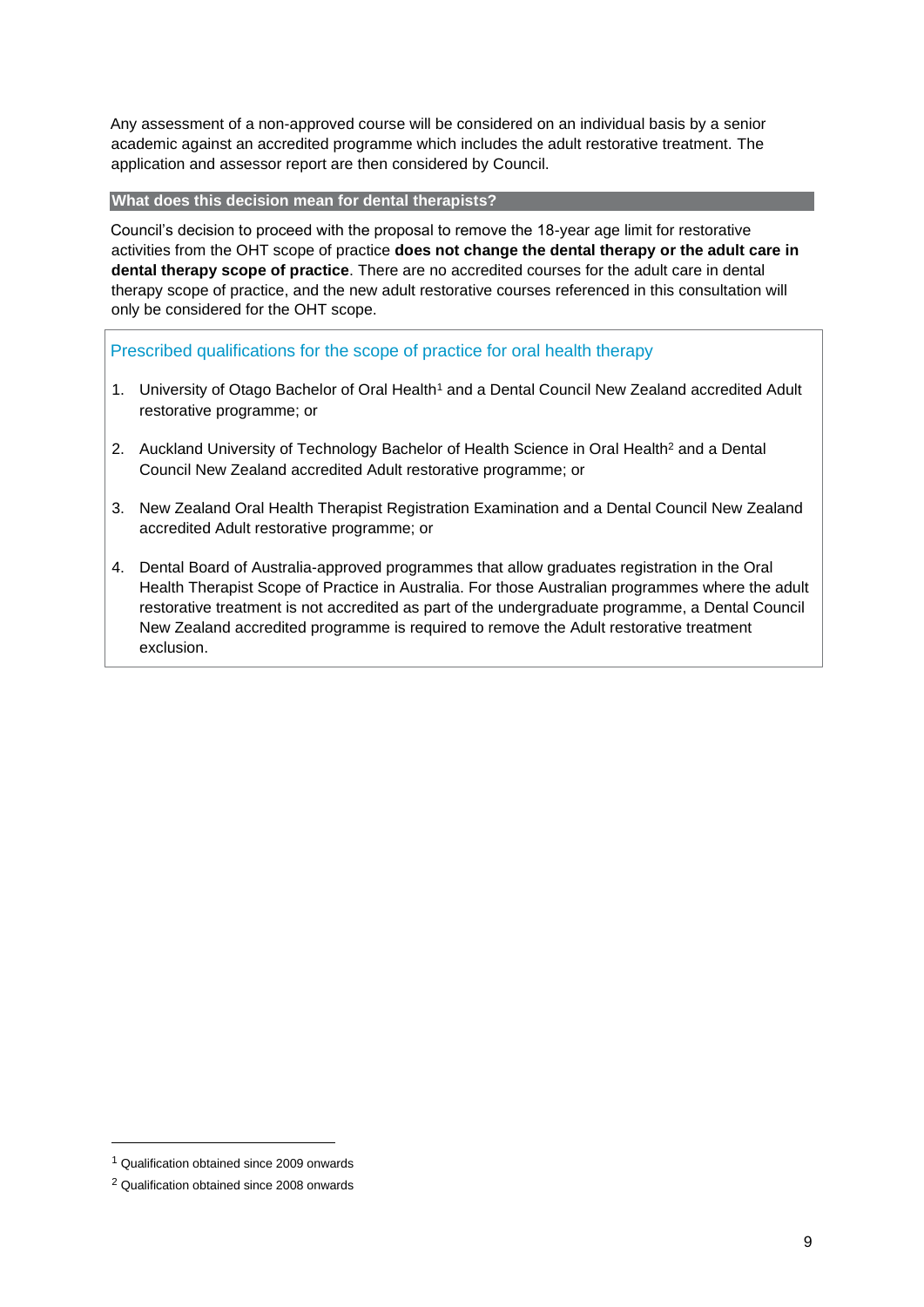# Appendix 1

# <span id="page-9-0"></span>Guidance for the consultative professional relationship between an oral health therapist and dentist/dental specialist

Coming into effect on 1 November 2019

#### **Introduction**

Oral health therapists are registered oral health practitioners who for example practise as part of the dental team and work collaboratively with other oral health practitioners and health practitioners to provide comprehensive care to the benefit of patients' overall health.

The oral health therapy scope of practice is described by the Dental Council ('Council') and details the activities that oral health therapists may perform, commensurate with their education, training and competence.

To practise oral health therapy in New Zealand an oral health therapist must have a consultative professional relationship with one or more dentist(s) and/or dental specialist(s); for the purposes of this guidance the term 'dentist' will be used.

#### Purpose

The purpose of this guidance is to further explain the role and nature of the consultative professional relationship, and the responsibilities of practitioners within it; and provide direction for the oral health therapist and dentist when establishing a consultative professional relationship.

### The consultative professional relationship

Council envisages a team approach in the delivery of oral health care, with each of the dental team members delivering care within their own unique set of skills, competencies and scope of practice, in collaboration with other team members, to the benefit of the patients' overall health.

Council acknowledges that the patient's presenting condition or their treatment or management needs may fall outside the education, skills, competence, experience or scope of practice of a particular practitioner. Each practitioner has a duty of care to recognise these situations and seek professional advice or assistance, or refer appropriately, as applicable to the circumstance.

The consultative professional relationship is the arrangement established between an oral health therapist and dentist to provide professional advice in relation to the treatment and management of patients, within the oral health therapy scope of practice. It provides a recognisable and reliable means for the oral health therapist to seek advice, and a potential pathway for referral.

This relationship is founded on the willingness of the parties to communicate openly and respectfully, and to work in a collegial and collaborative manner, each recognising the other's scope of practice and expertise while working to enhance patient outcomes.

To enable the dentist to give appropriate advice the oral health therapist needs to inform the dentist of the particulars of their scope of practice and individual level of knowledge, skills and experience; and any conditions or exclusions on their scope of practice.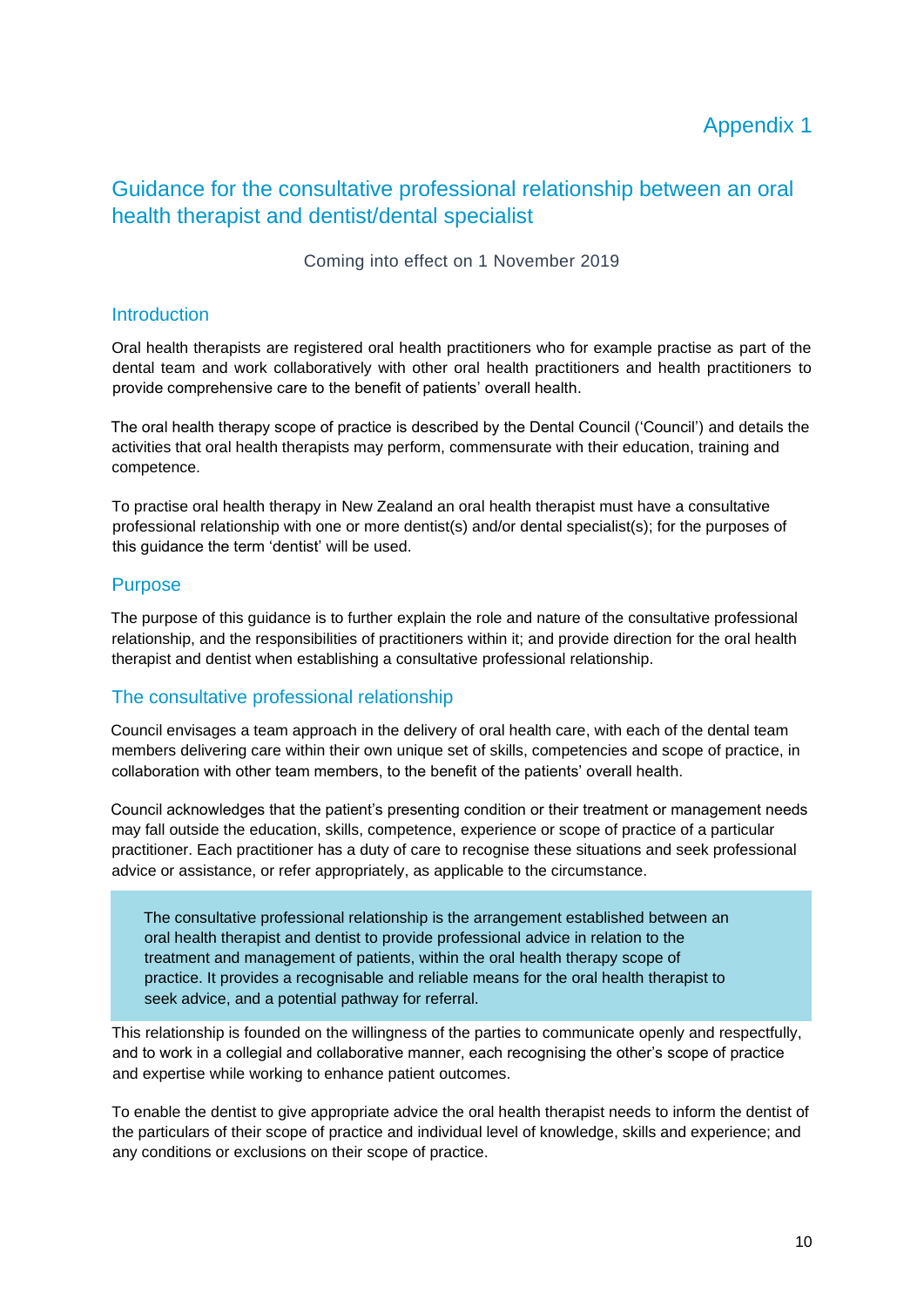The dentist giving advice must hold a current annual practising certificate (APC) in a scope of practice that is relevant to the advice being sought and have no conditions on their scope of practice that would limit their ability to offer advice.

It is anticipated that when advice is required it will be sought from the dentist in the consultative relationship; however, the oral health therapist may seek advice or assistance from other health practitioners or refer to them.

### Responsibilities of practitioners

- $\triangleright$  All oral health practitioners are personally responsible and accountable for the decisions they make and the care they provide for their patients.
- $\triangleright$  When activities are outside the oral health therapist's individual knowledge or skills, they have a responsibility to seek professional advice; this may result in referral.
- $\triangleright$  Particular circumstances may be identified through discussion between the dentist and the oral health therapist in which it is anticipated that the oral health therapist would seek advice. *For example, the interpretation of complex medical histories and their potential significance when planning to administer local anaesthetic; when the patient's care plan requires input from both the oral health therapist and the dentist in order to provide comprehensive and appropriate care; or when anticipated treatment outcomes have not been met.*
- $\triangleright$  The practitioner offering the professional advice is obliged to give timely advice, appropriate to the practising environment.
- $\triangleright$  When decisions related to the diagnosis, planning and care of patients are made based on the professional advice given, the dentist and oral health therapist are jointly accountable for the standard of those decisions.
- $\triangleright$  Both the practitioner seeking advice and the practitioner giving advice are responsible for keeping independent, accurate and up-to-date records of advice sought and provided.
- $\triangleright$  The oral health therapist is responsible for ensuring an appropriate standing order is in place with a dentist, to enable them to administer or supply a patient with prescription medicines, when appropriate and within their scope of practice. The dentist is responsible for ensuring that the necessary measures are in place to facilitate the safe administration or supply of medicines, and appropriately documented. The Ministry of Health has guidelines to assist practitioner to comply with the Medicines Regulations, and is available on the Ministry of Health's website at <http://www.health.govt.nz/publication/standing-order-guidelines>
- ➢ Only a registered dentist may be granted a licence for a diagnostic x-ray machine under the Radiation Protection Act 1965. The dentist can authorise the oral health therapist to use the x-ray machine based on his/her understanding of the oral health graduates education and competence in taking radiographs.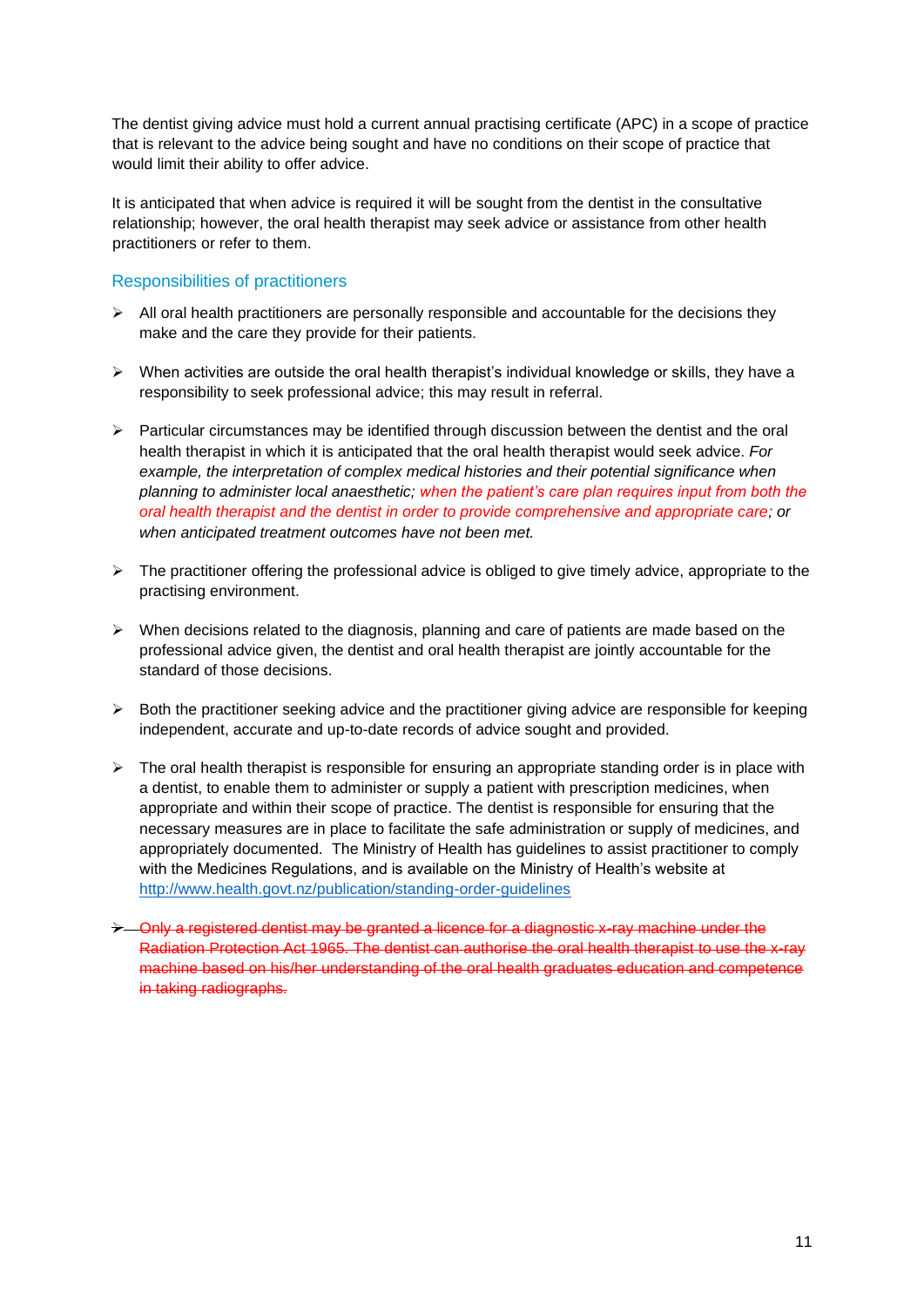### Establishing and maintaining a consultative professional relationship

When establishing a consultative professional relationship, it is anticipated that the oral health therapist and dentist will discuss their individual and shared responsibilities within the relationship, and develop some agreed processes to ensure:

- That the oral health therapist has access to timely advice from the dentist when needed
- That the relationship is workable from all practitioners' perspectives, taking into account their particular practice contexts and working styles.

It is anticipated that the oral health therapist and dentist will reliably meet their responsibilities within the consultative professional relationship. Consequently, a signed written agreement is not required.

The points below may be useful in guiding the discussion in establishing and maintaining a consultative professional relationship. Practitioners may choose to record the positions reached and the processes developed through this discussion, however this is not mandatory.

#### Discussion guidance

- $\triangleright$  Acknowledge the requirement for the oral health therapist to have a consultative professional relationship in place in order meet the requirements of practising oral health therapy.
- $\triangleright$  Confirm the willingness of the dentist to provide advice or assistance for the oral health therapist, when required.
- $\triangleright$  Approach the establishment of the consultative professional relationship in a collegial and collaborative manner to ensure the relationship works from all practitioners' perspectives.
- $\triangleright$  Acknowledge the need for the oral health therapist to inform the dentist of the particulars of their scope of practice, and their individual level of knowledge, skills and experience; and any conditions or exclusions on their scope of practice.
- $\triangleright$  Consider whether the scope of practice of the dentist enables them to give advice related to the complete oral health therapy scope of practice, or whether additional practitioners might need to be included in the consultative professional relationship for certain aspects of clinical care.
- $\triangleright$  Confirm that the dentist holds a current APC and does not have any conditions on their scope of practice that could limit their ability to give advice or assistance related to oral health therapy.
- $\triangleright$  Consider the individual and shared responsibilities of practitioners within the consultative professional relationship, as outlined in this guidance, and come to an agreed understanding of these.
- $\triangleright$  Identify any specific circumstances in which it is expected the oral health therapist will ask for professional advice or assistance, for example, the interpretation of complex medical histories and/or polypharmacy, and their potential significance when administering local anaesthetic.
- $\triangleright$  Consider and agree on the preferred form of communication for consultation e-mail, text messaging, telephone, face-to-face?
- ➢ Discuss and agree on an understanding of 'timely advice', for example, would advice be received on the same day as it was sought?
- $\triangleright$  Consider and agree on the alternative arrangements if a practitioner within the consultative professional relationship is unavailable to give advice, for example, the practitioner is on holiday or unwell.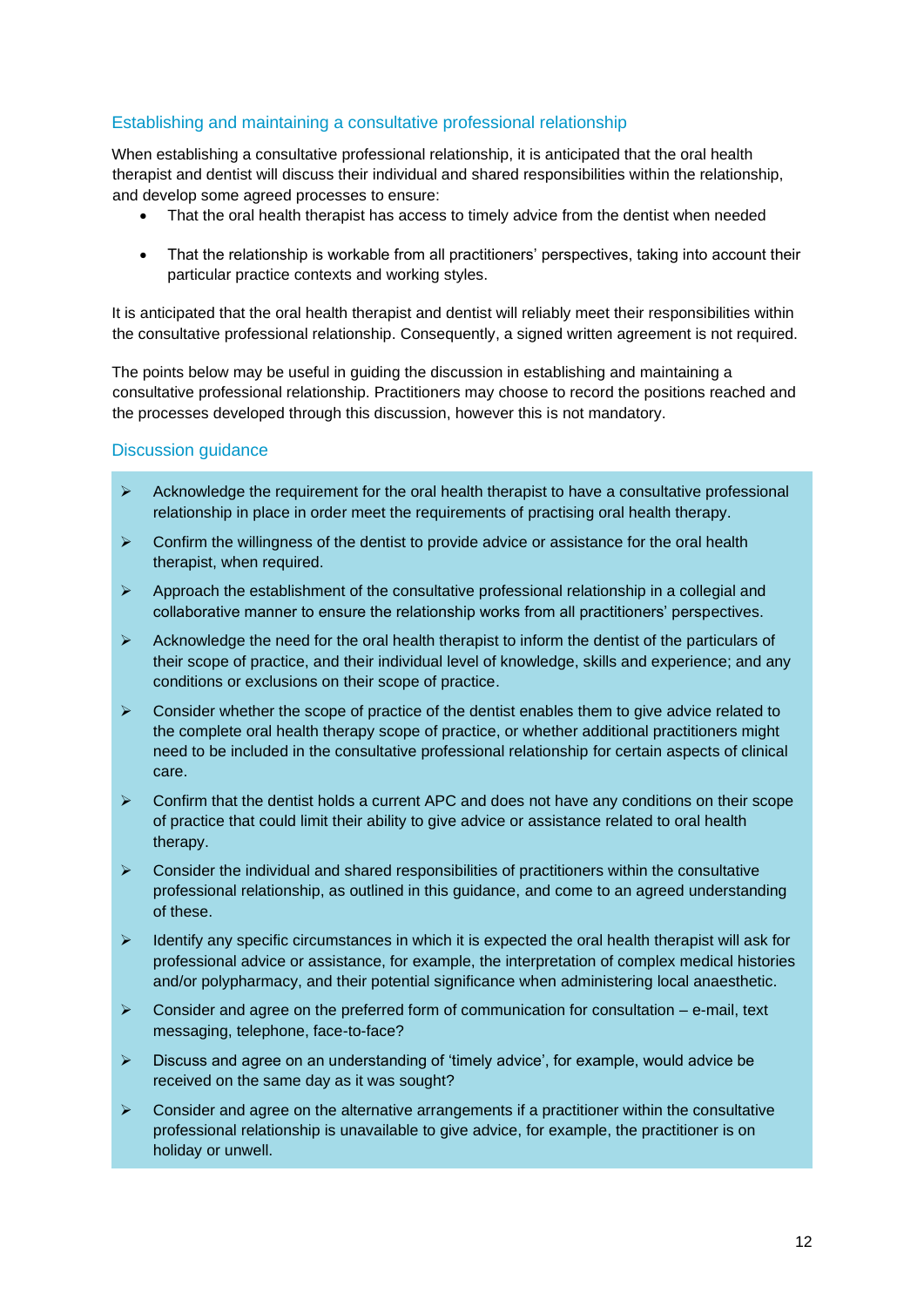- $\triangleright$  Acknowledge that the oral health therapist may seek advice or assistance, or refer, to a dentist outside the consultative professional relationship.
- $\triangleright$  Develop a process for the management of referrals from the oral health therapist within the consultative professional relationship; and referrals from the dentist to the oral health therapist.
- $\triangleright$  Confirm the existence of, or establish, a standing order to enable the oral health therapist to administer and/or supply a patient with prescription medicines, when appropriate.
- $\triangleright$  Consider and agree on a process to enable access by the oral health therapist to appropriate prescription medicines, prescribed by the dentist, for example, antibiotics for the management of infection, or antibiotic prophylaxis for at-risk patients before treatment.
- $\triangleright$  Acknowledge that the professional relationship will evolve over time, and changes may be necessary. Consider and agree on a time period for review of the consultative professional relationship.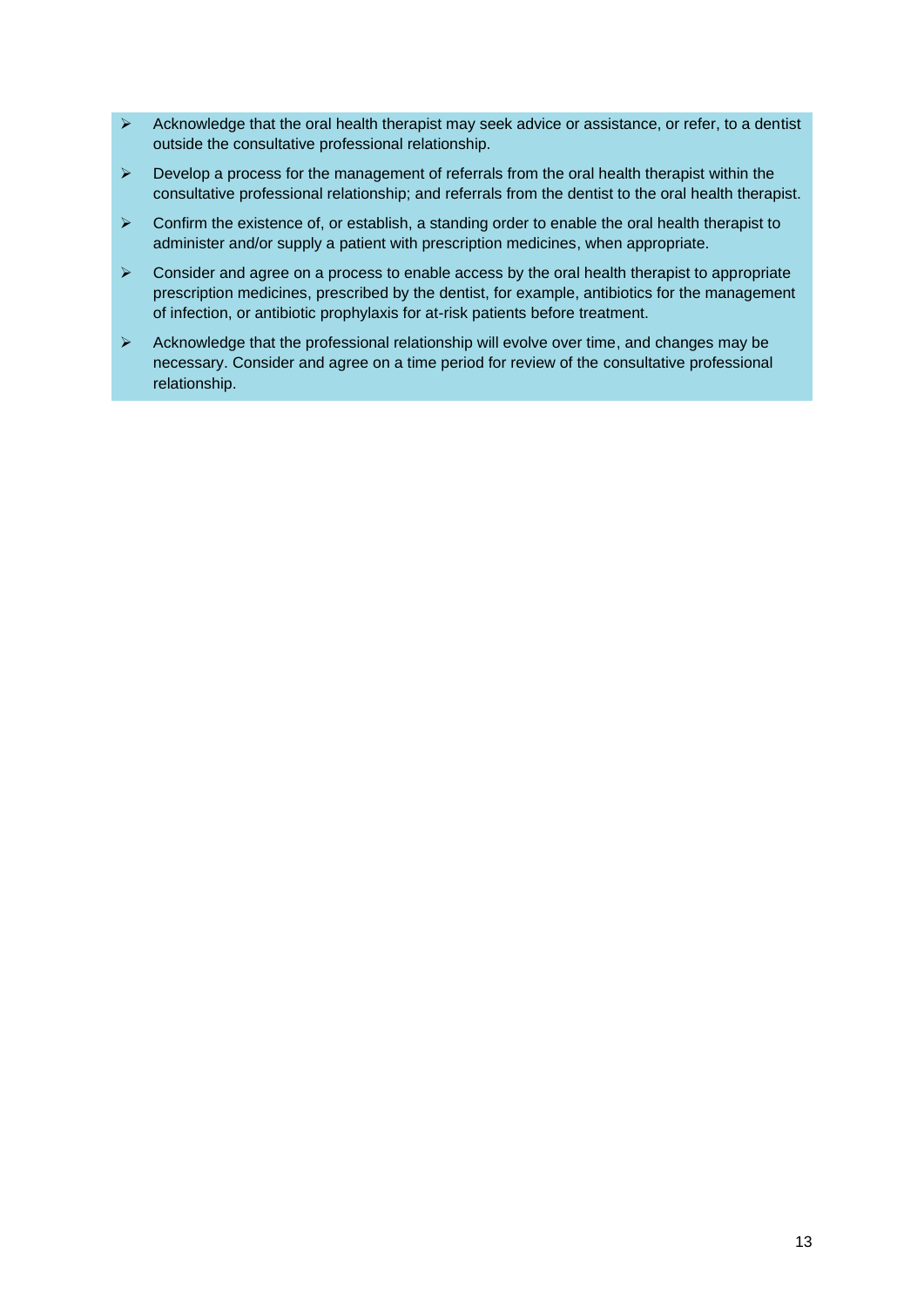# Appendix 2

# Gazette notice

# Scope of practice for oral health therapy

### <span id="page-13-0"></span>Notice of Scope of Practice Issued by the Dental Council pursuant to section 11 of the Health Practitioners Competence Assurance Act 2003

## Effective date: 1 November 2019

# Oral health therapy

### Scope of practice for oral health therapy

The scope of practice for oral health therapy is the practice of oral health therapy as set out in the documented "Detailed Scope of Practice for Oral Health Therapy" produced and published from time to time by the Dental Council. Oral health therapy is a part of the practice of dentistry.

Oral health therapists provide oral health assessment, diagnosis, management, treatment and preventive care for patients in accordance with the detailed scope of practice, and commensurate with their approved education, training and competence.

Oral health education, disease prevention and oral health promotion for individuals and communities are core activities, aimed at achieving and maintaining oral health as an integral part of general health.

Oral health therapists practise as part of the dental team, and work collaboratively with other oral health practitioners and health practitioners to provide appropriate and comprehensive care to the benefit of patients' overall health.

Oral health therapists and dentists have a consultative professional relationship. The relationship may be held by the oral health therapist with one dentist or dental specialist, or with a number of dentists/dental specialists. The establishment and maintenance of the consultative professional relationship is required for the practice of oral health therapy.

Practitioners within the consultative professional relationship are jointly responsible and accountable for the standard of decisions and care delivered to patients based on professional advice sought and given. Practitioners may wish to jointly develop a document containing agreed processes to support the consultative professional relationship and ensure advice is readily available when needed, however this is not mandatory.

Areas of oral health practice not included in an oral health therapist's education must not be undertaken unless the practitioner has since completed appropriate further education and practises within the detailed oral health therapy scope of practice and to the standards required by Council.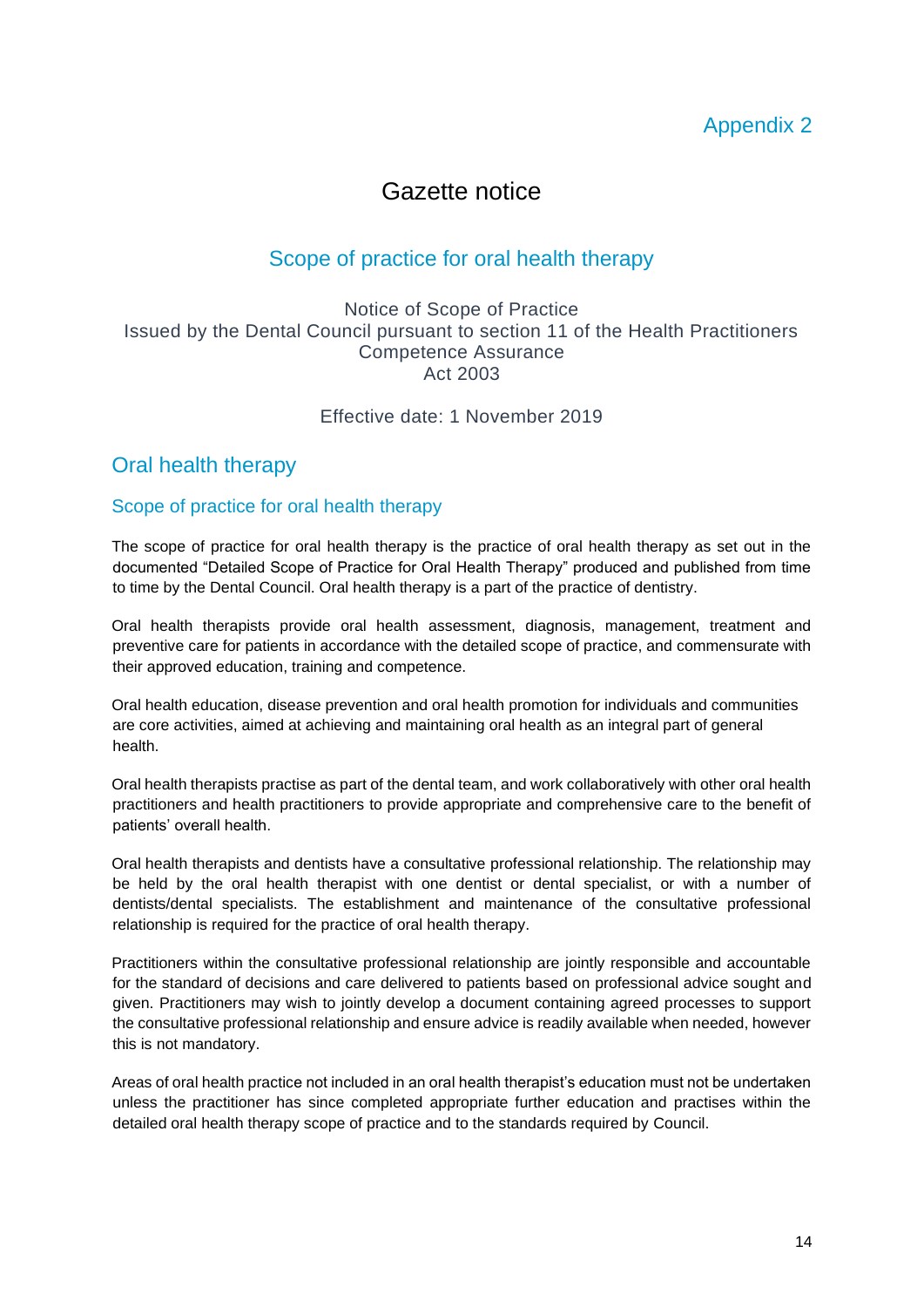### Detailed scope of practice for oral health therapy

Practised commensurate with the oral health therapist's approved education, training and competence, oral health therapy involves:

- Obtaining and assessing medical and oral health histories
- Examining oral tissues and recognising abnormalities
- Taking and interpreting intra and extra-oral radiographs
- Taking intra and extra-oral photographs
- Diagnosing dental caries for patients
- Diagnosing periodontal disease
- Preparing oral health care plans
- Consulting with other health practitioners as appropriate
- Referring as necessary to the appropriate practitioner/agency
- Obtaining informed consent
- Providing oral health education, information and counselling to patients
- Applying and dispensing non-prescription preventive agents
- Applying and dispensing prescription medicines and preventive agents
- Applying and dispensing topical agents for the treatment of tooth surface sensitivity and tooth discolouration
- Applying fissure sealants
- Administering topical local anaesthetic
- Administering local anaesthetic using dentoalveolar infiltration and inferior dental nerve block techniques
- Removing hard and soft deposits from all tooth surfaces
- Extracting primary teeth
- Restorative activities for patients:
	- o Preparing cavities and restoring primary and permanent teeth using direct placement of dental materials
	- o Performing pulpotomies on primary teeth
	- o Preparing primary teeth for, and placing, stainless steel crowns
- Recontouring and polishing restorations
- Taking impressions, recording occlusal relationships, and making study models
- Constructing and fitting mouthguards and bleaching trays
- Performing postoperative procedures such as removal of sutures and placement and removal of periodontal dressings
- Promoting the oral health of communities by:
	- $\circ$  raising awareness of oral health and its effect on general health and well-being
	- $\circ$  designing and implementing oral health promotion projects, and evaluating their effectiveness, in response to the oral health needs of specific communities